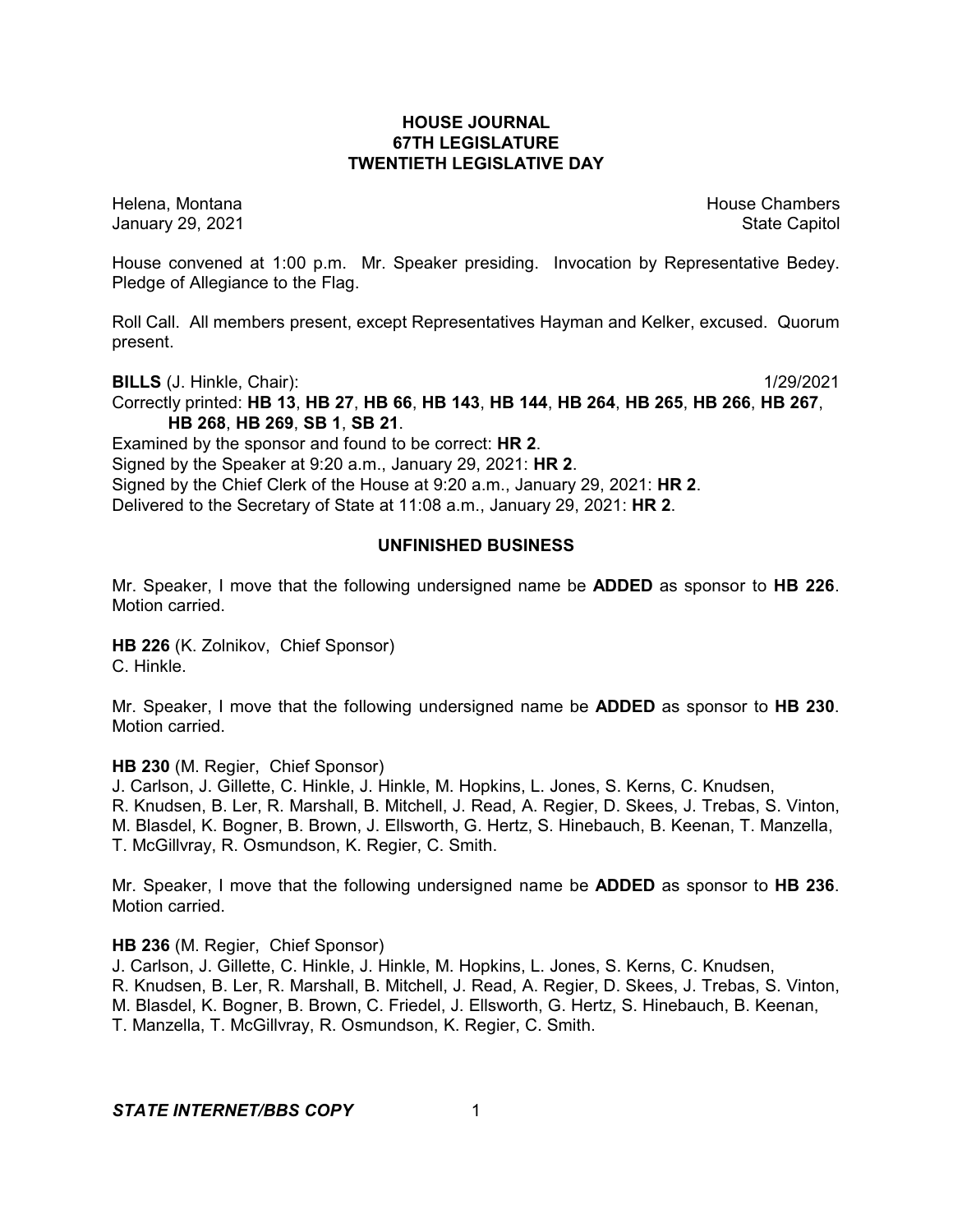# **REPORTS OF STANDING COMMITTEES**

| <b>AGRICULTURE</b> (Kassmier, Chair):<br>SB 26, be concurred in. Report adopted.                                                                                                                                                                                                                                                   | 1/28/2021 |
|------------------------------------------------------------------------------------------------------------------------------------------------------------------------------------------------------------------------------------------------------------------------------------------------------------------------------------|-----------|
| <b>APPROPRIATIONS</b> (Jones, Chair):<br>HB 73, do pass. Report adopted.                                                                                                                                                                                                                                                           | 1/28/2021 |
| <b>LOCAL GOVERNMENT</b> (Custer, Chair):<br>HB 121, introduced bill, be amended as follows:                                                                                                                                                                                                                                        | 1/28/2021 |
| 1. Title, line 10.<br>Strike: "AND"<br>Following: "MCA"<br>Insert: "; AND PROVIDING AN IMMEDIATE EFFECTIVE DATE"                                                                                                                                                                                                                   |           |
| 2. Page 2, line 16.<br>Following: "health;"<br>Insert: "or"                                                                                                                                                                                                                                                                        |           |
| 3. Page 2, line 17 through line 20.<br>Strike: "(c)" on line 17 through "health" on line 20<br>Insert: "(c) the entity identified as the governing body as established in the bylaws, interlocal<br>agreement, or memorandum of understanding creating a city-county local board of health<br>or a local district board of health" |           |
| 4. Page 3, line 21.<br>Following: "(a)"<br>Strike: "appoint and fix the salary"<br>Insert: "recommend to the governing body the appointment"                                                                                                                                                                                       |           |
| 5. Page 3, line 26.<br>Strike: subsection (c) in its entirety<br>Renumber: subsequent subsections                                                                                                                                                                                                                                  |           |
| 6. Page 6, line 4.<br>Following: "until"<br>Insert: "the governing body holds a public meeting and allows public comment and"                                                                                                                                                                                                      |           |
| 7. Page 6, line 23.<br>Following: "until"                                                                                                                                                                                                                                                                                          |           |

Insert: "the governing body holds a public meeting and allows public comment and"

8. Page 8. Following: line 10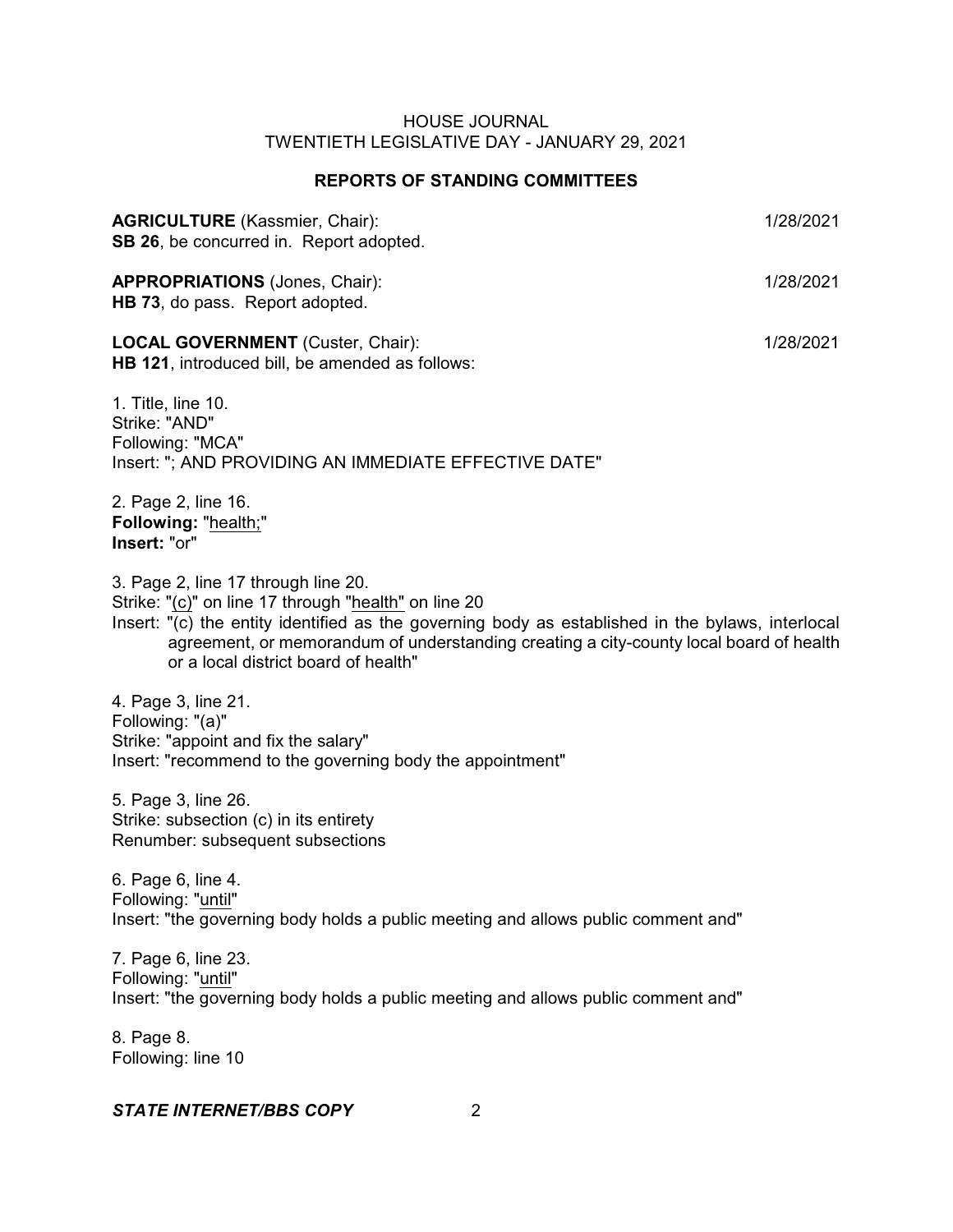Insert: "NEW SECTION. **Section 6. {standard} Effective date.** [This act] is effective on passage and approval."

And, as amended, do pass. Report adopted.

#### **TAXATION** (Beard, Chair): 1/29/2021

**SB 35**, be concurred in. Report adopted.

# **MESSAGES FROM THE SENATE**

**House bill** concurred in as amended and returned to the House for concurrence in Senate amendments:

**HB 3**, introduced by D. Bedey

1/28/2021

**Senate bills** passed and transmitted to the House for concurrence: 1/27/2021

**SB 39**, introduced by K. Regier **SB 56**, introduced by J. Ellsworth **SB 96**, introduced by S. Webber **SB 112, introduced by S. Fitzpatrick** 

# **FIRST READING AND COMMITMENT OF BILLS**

The following House bills were introduced, read first time, and referred to committees:

**HB 270**, introduced by E. Buttrey, D. Bedey, A. Buckley, J. Carlson, J. Dooling, R. Fitzgerald, F. Garner, D. Harvey, referred to Transportation.

**HB 271**, introduced by R. Marshall, referred to Transportation.

**HB 272**, introduced by M. Stromswold, B. Beard, S. Berglee, M. Binkley, L. Brewster, A. Buckley, F. Fleming, W. Galt, D. Harvey, J. Hinkle, M. Hopkins, C. Knudsen, R. Knudsen, T. McGillvray, B. Mercer, B. Mitchell, T. Moore, M. Noland, J. Read, A. Regier, V. Ricci, K. Seekins-Crowe,

D. Skees, D. Tenenbaum, J. Trebas, B. Usher, K. Zolnikov, referred to Transportation.

**HB 273**, introduced by D. Skees, referred to Energy, Technology and Federal Relations.

**HB 274**, introduced by M. Caferro, referred to Human Services.

**HB 275**, introduced by M. Caferro, referred to Human Services.

**HB 276**, introduced by M. Caferro, referred to Human Services.

**HB 277**, introduced by B. Mercer, D. Bartel, D. Bedey, J. Gillette, L. Jones, T. Moore, M. Regier, B. Usher, S. Vinton, referred to State Administration.

The following House joint resolutions were introduced, read first time, and referred to committees:

**HJR 4**, introduced by M. Caferro, referred to Judiciary. **HJR 5**, introduced by B. Tschida, M. Blasdel, J. Fuller, C. Hinkle, D. Howard, B. Mitchell, V. Ricci, J. Schillinger, referred to Taxation.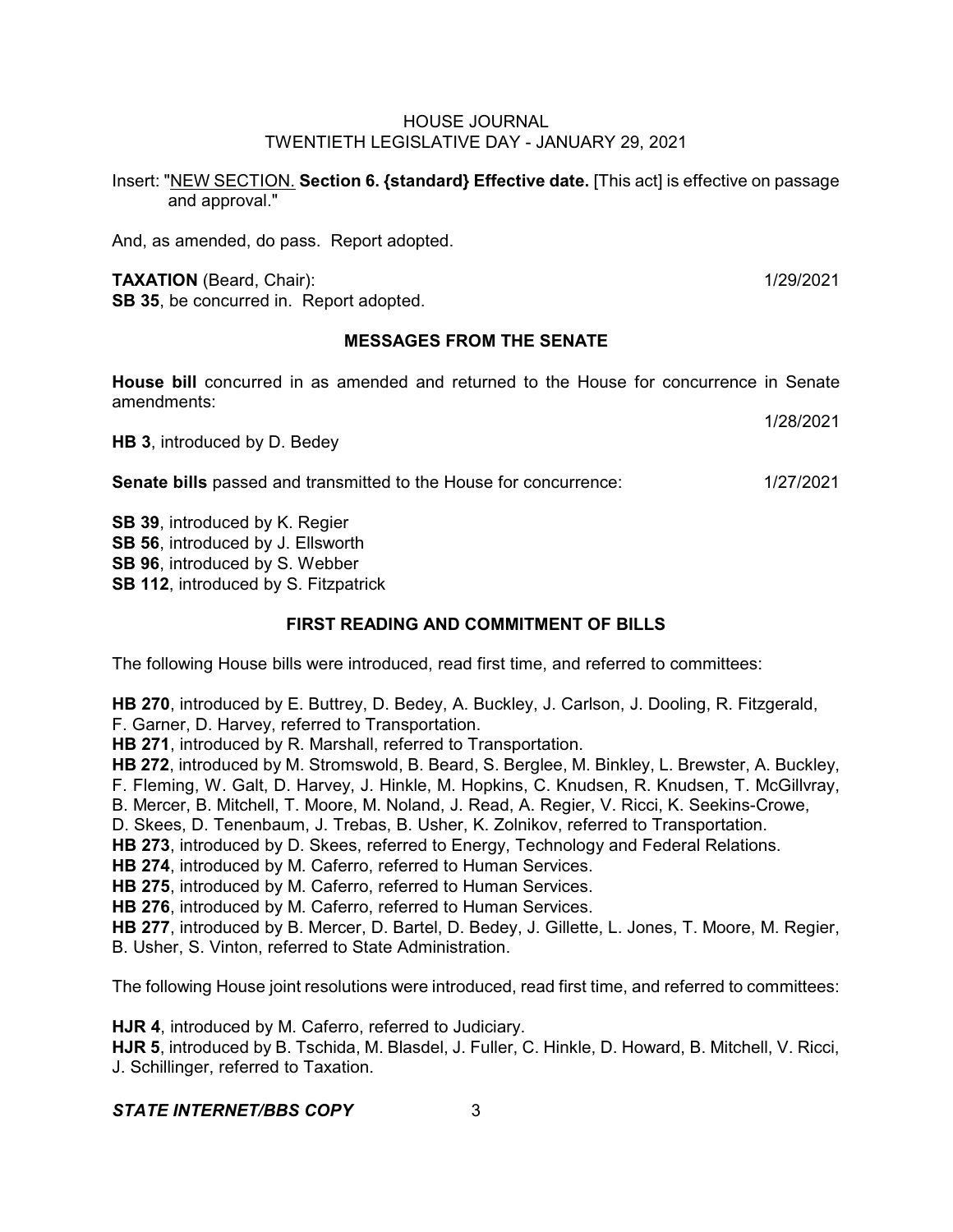The following Senate bills were introduced, read first time, and referred to committees:

**SB 39**, introduced by K. Regier (by request of the Law and Justice Interim Committee), referred to Judiciary.

**SB 56**, introduced by J. Ellsworth (by request of the Department of Labor and Industry), referred to State Administration.

**SB 96**, introduced by S. Webber, referred to Transportation.

**SB 112**, introduced by S. Fitzpatrick, referred to Business and Labor.

# **THIRD READING OF BILLS**

The following bills having been read three several times, title and history agreed to, were disposed of in the following manner:

**HB 13** passed as follows:

Yeas: Abbott, Anderson, Bartel, Bedey, Bertoglio, Bishop, Brewster, Buckley, Buttrey, Caferro, Curdy, Custer, Dooling, Dunwell, Farris-Olsen, Fern, Fitzgerald, Fleming, France, Frazer, Funk, Garner, Greef, Hamilton, Harvey, Hawk, Hayman, Holmlund, Hopkins, Jones, Keane, Keogh, Kerr-Carpenter, Knudsen C, Kortum, Marler, McKamey, Moore, Noland, Novak, Olsen, Patelis, Putnam, Regier A, Regier M, Reksten, Ricci, Running Wolf, Seekins-Crowe, Smith, Stafman, Stewart Peregoy, Sullivan, Tenenbaum, Thane, Walsh, Weatherwax, Welch, Whiteman Pena, Whitman, Windy Boy, Mr. Speaker. Total 62

Nays: Beard, Berglee, Binkley, Carlson, Duram, Fielder, Fuller, Galloway, Gillette, Gist, Gunderson, Hill, Hinkle C, Hinkle J, Karjala, Kassmier, Kerns, Knudsen R, Lenz, Ler, Loge, Malone, Marshall, Mercer, Mitchell, Nave,Phalen, Read, Schillinger, Sheldon-Galloway, Skees, Stromswold, Trebas, Tschida, Usher, Vinton, Zolnikov. Total 37

Voted absentee: None.

Excused: Kelker. Total 1

Absent or not voting: None. Total 0

**HB 66** passed as follows:

Yeas: Abbott, Anderson, Bartel, Beard, Bedey, Berglee, Bertoglio, Binkley, Bishop, Brewster, Buckley, Buttrey, Caferro, Carlson, Curdy, Custer, Dooling, Dunwell, Duram, Farris-Olsen, Fern, Fielder, Fitzgerald, Fleming, France, Frazer, Fuller, Funk, Galloway, Garner, Gillette, Gist, Greef, Gunderson, Hamilton, Harvey, Hawk, Hayman, Hill, Hinkle C, Hinkle J, Holmlund, Hopkins, Jones,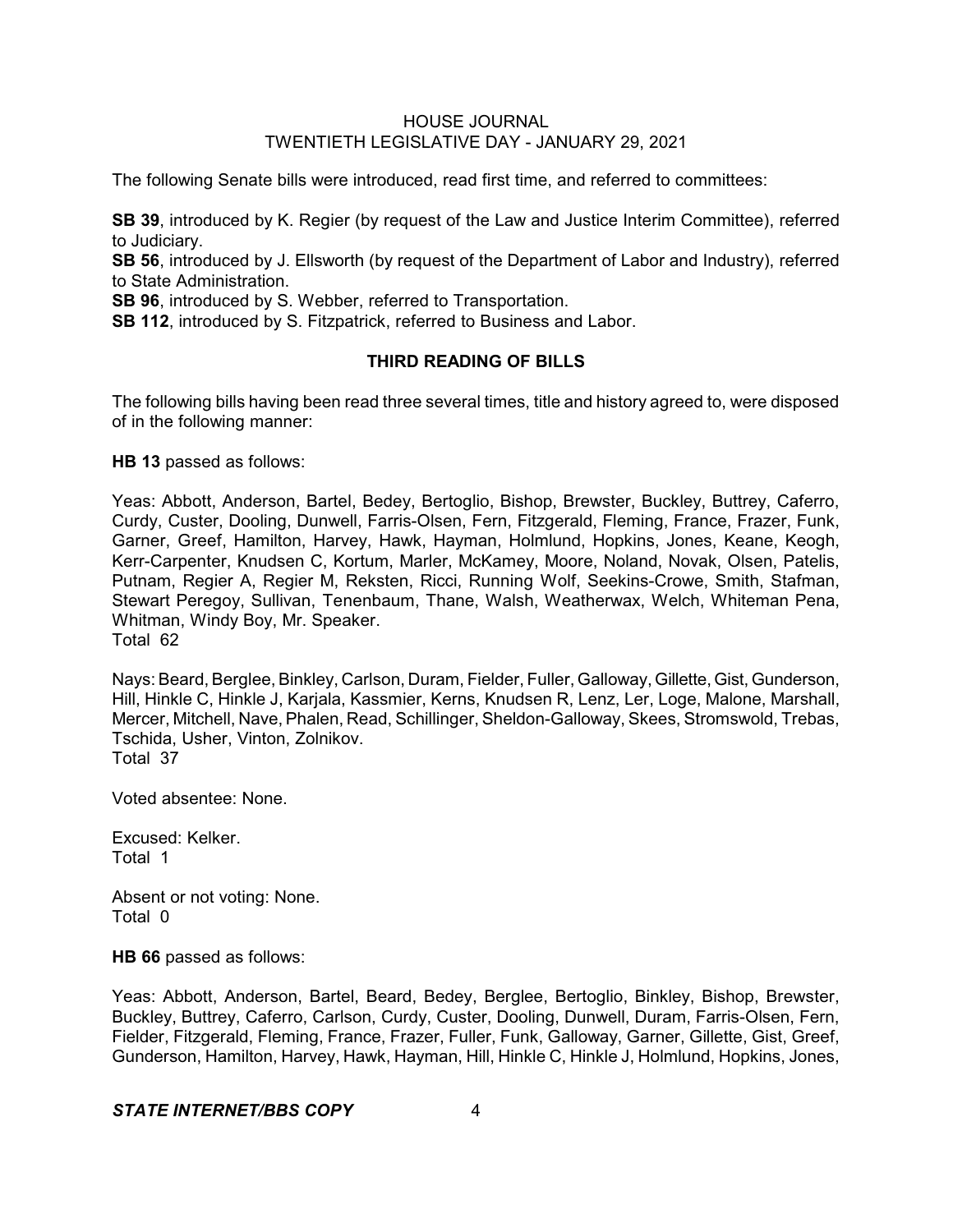Karjala, Kassmier, Keane, Keogh, Kerns, Kerr-Carpenter, Knudsen C, Knudsen R, Kortum, Lenz, Ler, Loge, Malone, Marler, Marshall, McKamey, Mercer, Mitchell, Moore, Nave, Noland, Novak, Olsen, Patelis, Phalen, Putnam, Read, Regier A, Regier M, Reksten, Ricci, Running Wolf, Schillinger, Seekins-Crowe, Sheldon-Galloway, Skees, Smith, Stafman, Stewart Peregoy, Stromswold, Sullivan, Tenenbaum, Thane, Trebas, Tschida, Usher, Vinton, Walsh, Weatherwax, Welch, Whiteman Pena, Whitman, Windy Boy, Zolnikov, Mr. Speaker. Total 99

Nays: None. Total 0

Voted absentee: None.

Excused: Kelker. Total 1

Absent or not voting: None. Total 0

**HB 144** passed as follows:

Yeas: Anderson, Bartel, Beard, Bedey, Berglee, Bertoglio, Binkley, Brewster, Buttrey, Carlson, Custer, Dooling, Duram, Fern, Fielder, Fitzgerald, Fleming, France, Frazer, Fuller, Galloway, Garner, Gillette, Gist, Greef, Gunderson, Harvey, Hawk, Hill, Hinkle C, Hinkle J, Holmlund, Hopkins, Jones, Kassmier, Kerns, Kerr-Carpenter, Knudsen C, Knudsen R, Lenz, Ler, Loge, Malone, Marshall, McKamey, Mercer, Mitchell, Moore, Nave, Noland, Novak, Patelis, Phalen, Putnam, Read, Regier A, Regier M, Reksten, Ricci, Schillinger, Seekins-Crowe, Sheldon-Galloway, Skees, Stromswold, Trebas, Tschida, Usher, Vinton, Walsh, Welch, Whitman, Zolnikov, Mr. Speaker. Total 73

Nays: Abbott, Bishop, Buckley, Caferro, Curdy, Dunwell, Farris-Olsen, Funk, Hamilton, Hayman, Karjala, Keane, Keogh, Kortum, Marler, Olsen, Running Wolf, Smith, Stafman, Stewart Peregoy, Sullivan, Tenenbaum, Thane, Weatherwax, Whiteman Pena, Windy Boy. Total 26

Voted absentee: None.

Excused: Kelker. Total 1

Absent or not voting: None. Total 0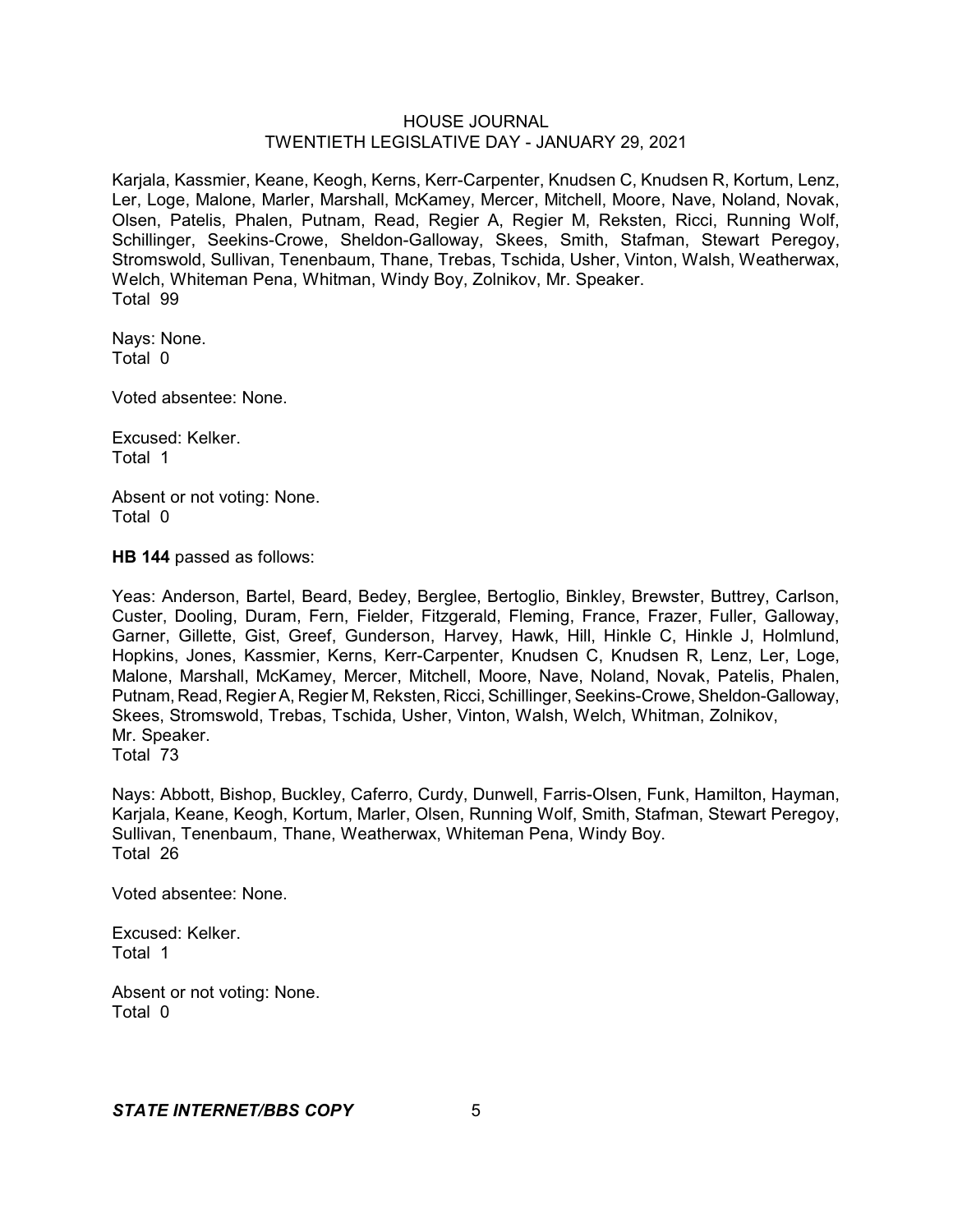# **SECOND READING OF BILLS (COMMITTEE OF THE WHOLE)**

Majority Leader Vinton moved the House resolve itself into a Committee of the Whole for consideration of business on second reading. Motion carried. Representative Buttrey in the chair.

Mr. Speaker: We, your Committee of the Whole, having had under consideration business on second reading, recommend as follows:

**HB 151** - Majority Leader Vinton moved consideration of **HB 151** be passed for the day. Without objection, so ordered.

**SB 50** - Majority Leader Vinton moved consideration of **SB 50** be passed for the day. Without objection, so ordered.

**HB 87** - Representative McKamey moved **HB 87** do pass. Motion carried as follows:

Yeas: Abbott, Anderson, Bartel, Beard, Bedey, Berglee, Bertoglio, Binkley, Bishop, Brewster, Buckley, Buttrey, Caferro, Carlson, Curdy, Custer, Dooling, Dunwell, Duram, Farris-Olsen, Fern, Fielder, Fitzgerald, Fleming, France, Frazer, Fuller, Funk, Galloway, Garner, Gillette, Gist, Greef, Gunderson, Hamilton, Harvey, Hawk, Hayman, Hill, Hinkle C, Hinkle J, Holmlund, Hopkins, Jones, Karjala, Kassmier, Keane, Kelker, Keogh, Kerns, Kerr-Carpenter, Knudsen C, Knudsen R, Kortum, Lenz, Ler, Loge, Malone, Marler, Marshall, McKamey, Mercer, Mitchell, Moore, Nave, Noland, Novak, Olsen, Patelis, Phalen, Putnam, Read, Regier A, Regier M, Reksten, Ricci, Running Wolf, Schillinger, Seekins-Crowe, Sheldon-Galloway, Skees, Smith, Stafman, Stewart Peregoy, Stromswold, Sullivan, Tenenbaum, Thane, Trebas, Tschida, Usher, Vinton, Walsh, Weatherwax, Welch, Whiteman Pena, Whitman, Windy Boy, Zolnikov, Mr. Speaker. Total 100

Nays: None. Total 0

Voted absentee: Kelker, Aye.

Excused: Kelker. Total 1

Absent or not voting: None. Total 0

**HB 129** - Representative Bedey moved **HB 129** do pass. Motion carried as follows:

Yeas: Anderson, Bartel, Bedey, Berglee, Binkley, Brewster, Buttrey, Carlson, Custer, Duram, Fitzgerald, Fleming, Frazer, Fuller, Galloway, Garner, Gillette, Gist, Greef, Hill, Hinkle C, Hinkle J, Holmlund, Hopkins, Jones, Kassmier, Kerns, Knudsen C, Knudsen R, Lenz, Loge, Malone,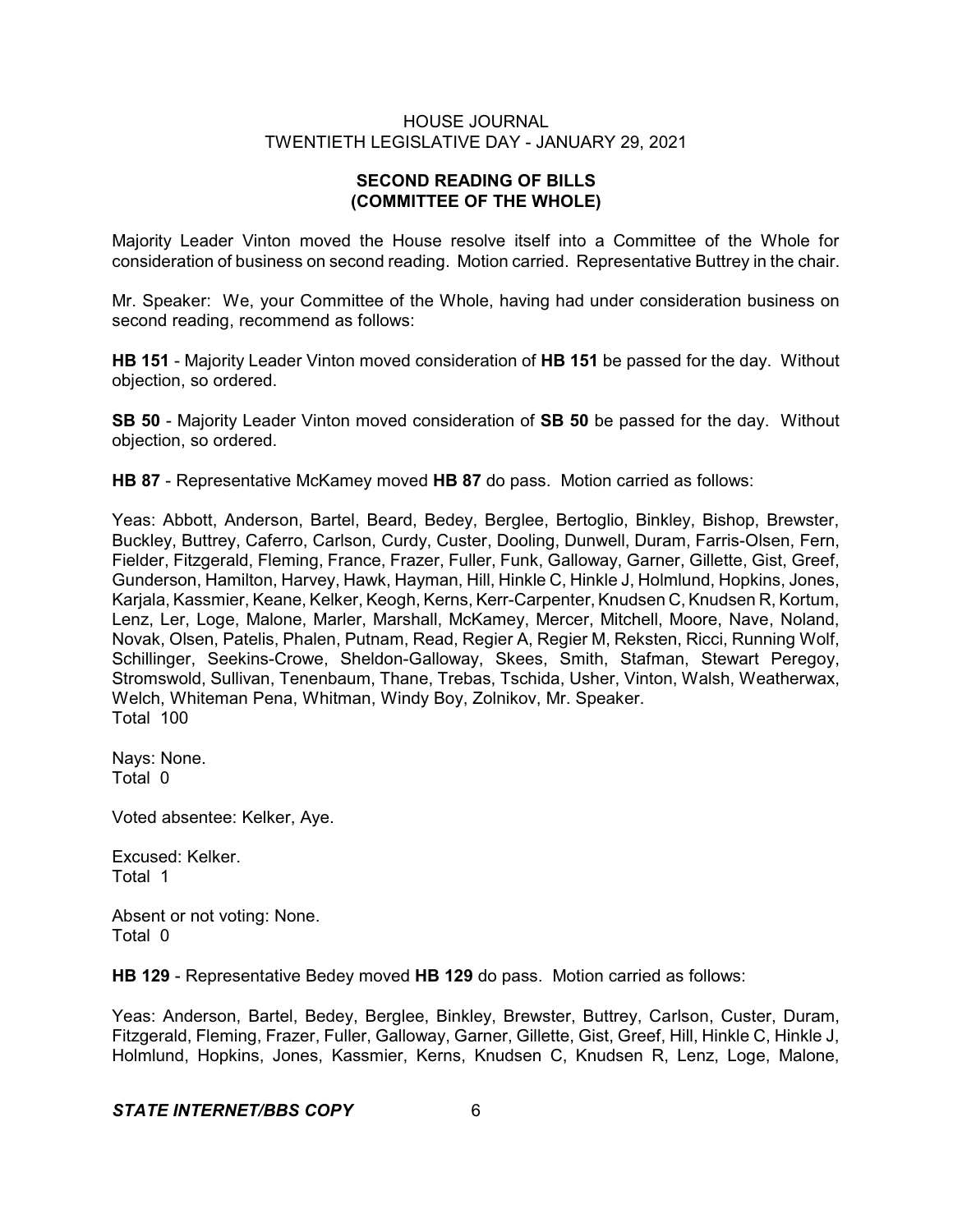Marshall, McKamey, Mercer, Moore, Nave, Noland, Patelis, Read, Regier A, Regier M, Reksten, Ricci, Seekins-Crowe, Sheldon-Galloway, Skees, Stromswold, Trebas, Tschida, Vinton, Walsh, Weatherwax, Welch, Whitman, Zolnikov, Mr. Speaker. Total 57

Nays: Abbott, Beard, Bertoglio, Bishop, Buckley, Caferro, Curdy, Dooling, Dunwell, Farris-Olsen, Fern, Fielder, France, Funk, Gunderson, Hamilton, Harvey, Hawk, Hayman, Karjala, Keane, Kelker, Keogh, Kerr-Carpenter, Kortum, Ler, Marler, Mitchell, Novak, Olsen, Phalen, Putnam, Running Wolf, Schillinger, Smith, Stafman, Stewart Peregoy, Sullivan, Tenenbaum, Thane, Usher, Whiteman Pena, Windy Boy. Total 43

Voted absentee: Kelker, No.

Excused: Kelker. Total 1

Absent or not voting: None. Total 0

**HB 137** - Representative Buttrey moved consideration of **HB 137** be placed at the bottom of the second reading board. Without objection, so ordered.

**HB 138** - Representative Fielder moved **HB 138** do pass. Motion carried as follows:

Yeas: Anderson, Bartel, Beard, Bedey, Berglee, Bertoglio, Binkley, Brewster, Buttrey, Carlson, Curdy, Custer, Duram, Fern, Fielder, Fitzgerald, Fleming, France, Frazer, Fuller, Galloway, Garner, Gillette, Gist, Greef, Gunderson, Hamilton, Harvey, Hill, Hinkle C, Hinkle J, Holmlund, Hopkins, Jones, Kassmier, Kelker, Kerns, Knudsen C, Knudsen R, Lenz, Ler, Loge, Malone, Marshall, McKamey, Mercer, Mitchell, Moore, Nave, Noland, Novak, Patelis, Phalen, Putnam, Read, Regier A, Regier M, Reksten, Ricci, Running Wolf, Schillinger, Seekins-Crowe,Sheldon-Galloway, Skees, Smith, Stewart Peregoy, Stromswold, Thane, Trebas, Tschida, Usher, Vinton, Walsh, Weatherwax, Welch, Whitman, Zolnikov, Mr. Speaker. Total 78

Nays: Abbott, Bishop, Buckley, Caferro, Dooling, Dunwell, Farris-Olsen, Funk, Hawk, Hayman, Karjala, Keane, Keogh, Kerr-Carpenter, Kortum, Marler, Olsen, Stafman, Sullivan, Tenenbaum, Whiteman Pena, Windy Boy. Total 22

Voted absentee: Kelker, Aye.

Excused: Kelker. Total 1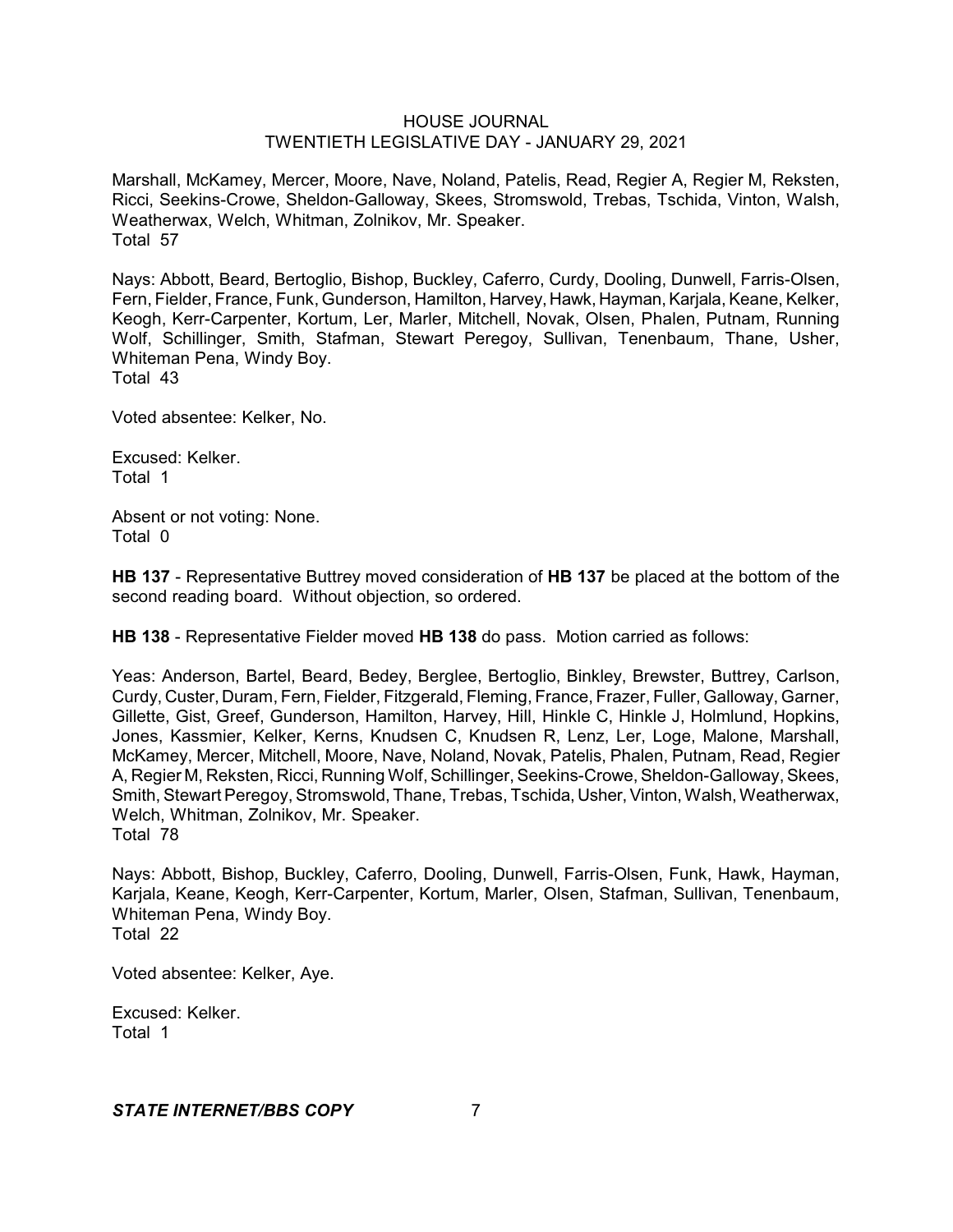Absent or not voting: None. Total 0

**HB 154** - Representative Fern moved **HB 154** do pass. Motion **failed** as follows:

Yeas: Bedey, Bishop, Brewster, Buckley, Curdy, Custer, Dunwell, Farris-Olsen, Fern, Garner, Hamilton, Harvey, Hawk, Hayman, Karjala, Kelker, Keogh, Kerr-Carpenter, Marler, Mitchell, Putnam, Running Wolf, Seekins-Crowe, Stafman, Stewart Peregoy, Sullivan, Thane, Trebas, Walsh, Weatherwax, Welch, Whiteman Pena, Windy Boy. Total 33

Nays: Abbott, Anderson, Bartel, Beard, Berglee, Bertoglio, Binkley, Buttrey, Caferro, Carlson, Dooling, Duram, Fielder, Fitzgerald, Fleming, France, Frazer, Fuller, Funk, Galloway, Gillette, Gist, Greef, Gunderson, Hill, Hinkle C, Hinkle J, Holmlund, Hopkins, Jones, Kassmier, Keane, Kerns, Knudsen C, Knudsen R, Kortum, Lenz, Ler, Loge, Malone, Marshall, McKamey, Mercer, Moore, Nave, Noland, Novak, Olsen, Patelis, Phalen, Read, Regier A, Regier M, Reksten, Ricci, Schillinger, Sheldon-Galloway, Skees, Smith, Stromswold, Tenenbaum, Tschida, Usher, Vinton, Whitman, Zolnikov, Mr. Speaker. Total 67

Voted absentee: Kelker, Aye.

Excused: Kelker. Total 1

Absent or not voting: None. Total 0

**SB 5** - Representative Welch moved **SB 5** be concurred in. Motion carried as follows:

Yeas: Abbott, Anderson, Bartel, Beard, Bedey, Berglee, Bertoglio, Binkley, Bishop, Brewster, Buckley, Buttrey, Caferro, Carlson, Curdy, Custer, Dooling, Dunwell, Duram, Farris-Olsen, Fern, Fielder, Fitzgerald, Fleming, France, Frazer, Fuller, Funk, Galloway, Garner, Gillette, Gist, Greef, Gunderson, Hamilton, Harvey, Hawk, Hayman, Hill, Hinkle C, Hinkle J, Holmlund, Hopkins, Jones, Karjala, Kassmier, Keane, Kelker, Keogh, Kerns, Kerr-Carpenter, Knudsen C, Knudsen R, Kortum, Lenz, Ler, Loge, Malone, Marler, Marshall, McKamey, Mercer, Mitchell, Moore, Nave, Noland, Novak, Patelis, Phalen, Putnam, Read, Regier A, Regier M, Reksten, Ricci, Running Wolf, Schillinger, Seekins-Crowe, Sheldon-Galloway, Skees, Smith, Stafman, Stewart Peregoy, Stromswold, Sullivan, Tenenbaum, Thane, Trebas, Tschida, Usher, Vinton, Walsh, Weatherwax, Welch, Whiteman Pena, Whitman, Windy Boy, Zolnikov, Mr. Speaker. Total 99

Nays: None. Total 0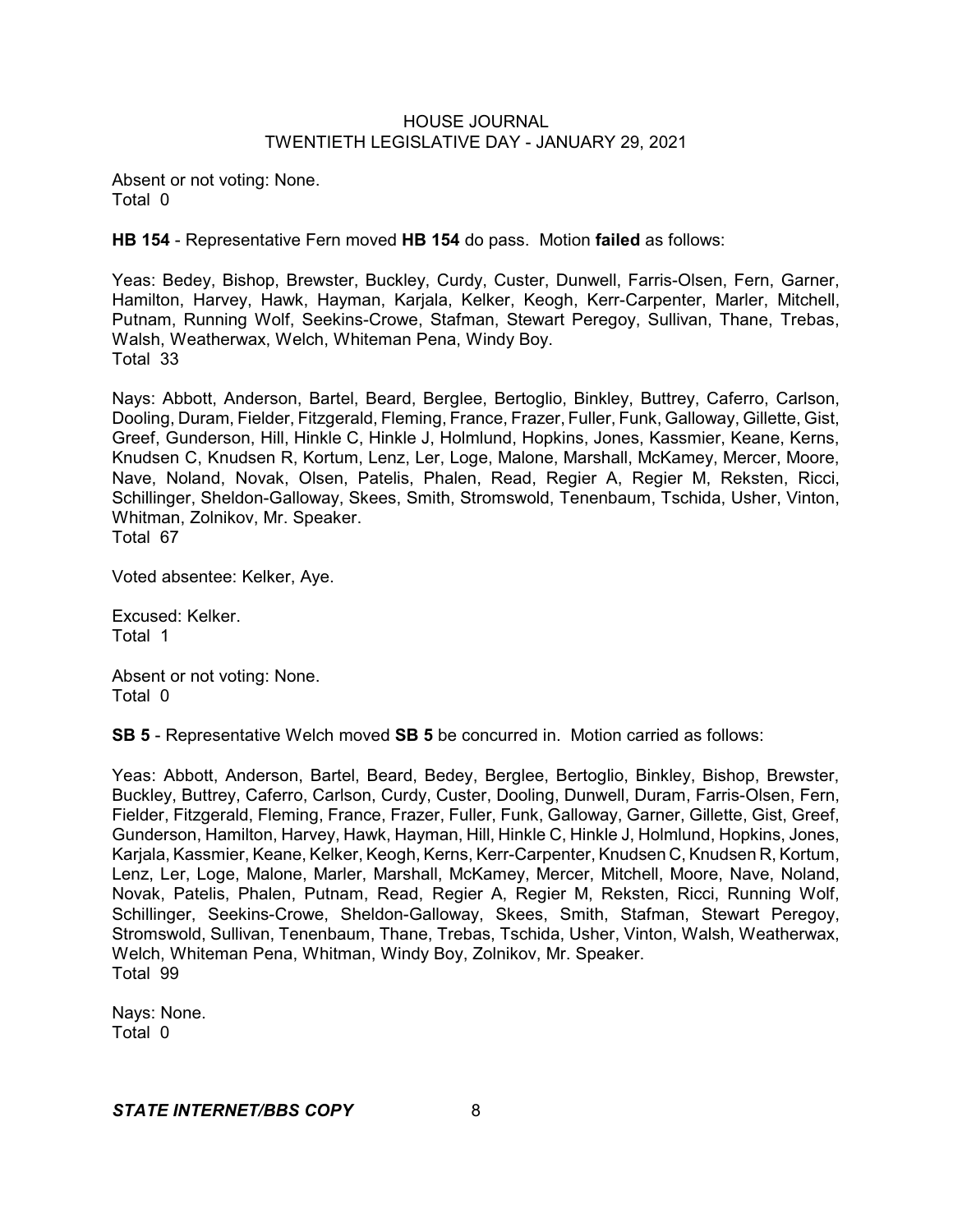Voted absentee: Kelker, Aye.

Excused: Kelker. Total 1

Absent or not voting: Olsen. Total 1

**HB 137** - Representative Marshall moved **HB 137** do pass.

**HB 137** - Representative Karjala moved **HB 137**, second reading copy, be amended as follows:

1. Title, line 11. **Strike:** "AND A RETROACTIVE APPLICABILITY DATE"

2. Page 1, line 22. **Following:** "establish" **Strike:** "or continue in effect"

3. Page 1, line 28. **Following:** "establishing" **Strike:** "or continuing in effect"

4. Page 4, line 5 through line 8. **Strike:** section 7 in its entirety

Amendment **not** adopted as follows:

Yeas: Abbott, Bishop, Buckley, Caferro, Curdy, Custer, Dunwell, Farris-Olsen, Fern, France, Funk, Hamilton, Harvey, Hawk, Hayman, Karjala, Keane, Kelker, Keogh, Kerr-Carpenter, Kortum, Marler, Novak, Olsen, Running Wolf, Smith, Stafman, Stewart Peregoy, Sullivan, Tenenbaum, Thane, Weatherwax, Whiteman Pena, Windy Boy. Total 34

Nays: Anderson, Bartel, Beard, Bedey, Berglee, Bertoglio, Binkley, Brewster, Buttrey, Carlson, Dooling, Duram, Fielder, Fitzgerald, Fleming, Frazer, Fuller, Galloway, Garner, Gillette, Gist, Greef, Gunderson, Hill, Hinkle C, Hinkle J, Holmlund, Hopkins, Jones, Kassmier, Kerns, Knudsen C, Knudsen R, Lenz, Ler, Loge, Malone, Marshall, McKamey, Mercer, Mitchell, Moore, Nave, Noland, Patelis, Phalen, Putnam, Read, Regier A, Regier M, Reksten, Ricci, Schillinger, Seekins-Crowe, Sheldon-Galloway, Skees, Stromswold, Trebas, Tschida, Usher, Vinton, Walsh, Welch, Whitman, Zolnikov, Mr. Speaker.

Total 66

Voted absentee: Kelker, Aye.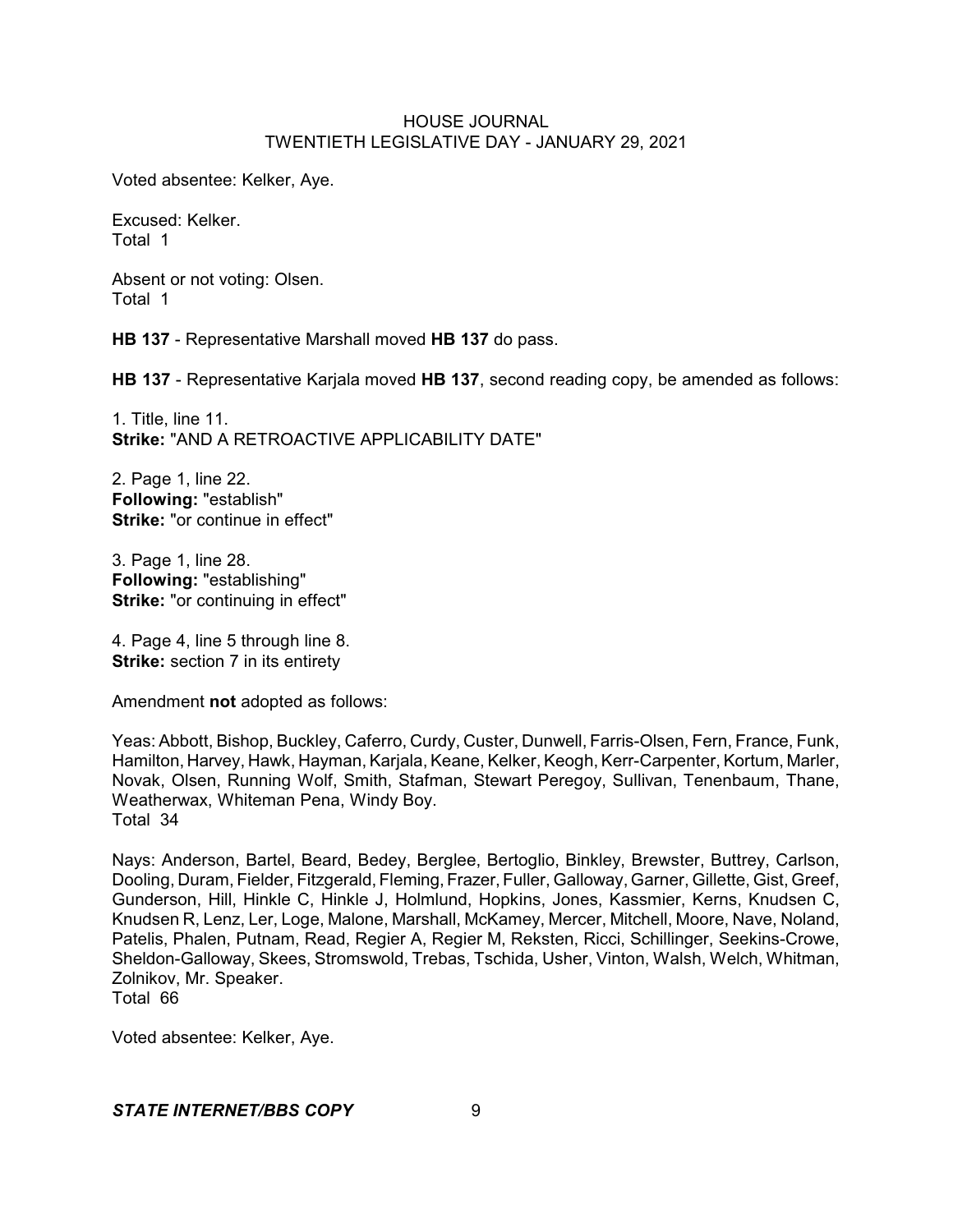Excused: Kelker. Total 1

Absent or not voting: None. Total 0

**HB 137** - Representative Marshall moved **HB 137** do pass. Motion carried as follows:

Yeas: Anderson, Bartel, Beard, Bedey, Berglee, Bertoglio, Binkley, Brewster, Buttrey, Carlson, Dooling, Duram, Fielder, Fitzgerald, Fleming, Frazer, Fuller, Galloway, Garner, Gillette, Gist, Gunderson, Hill, Hinkle C, Hinkle J, Holmlund, Hopkins, Jones, Kassmier, Kerns, Knudsen C, Knudsen R, Lenz, Ler, Loge, Malone, Marshall, McKamey, Mercer, Mitchell, Moore, Nave, Noland, Patelis, Phalen, Putnam, Read, Regier A, Regier M, Reksten, Ricci, Schillinger, Seekins-Crowe, Sheldon-Galloway, Skees, Stromswold, Trebas, Tschida, Usher, Vinton, Walsh, Welch, Whitman, Zolnikov, Mr. Speaker. Total 65

Nays: Abbott, Bishop, Buckley, Caferro, Curdy, Custer, Dunwell, Farris-Olsen, Fern, France, Funk, Greef, Hamilton, Harvey, Hawk, Hayman, Karjala, Keane, Kelker, Keogh, Kerr-Carpenter, Kortum, Marler, Novak, Olsen, Running Wolf, Smith, Stafman, Stewart Peregoy, Sullivan, Tenenbaum, Thane, Weatherwax, Whiteman Pena, Windy Boy. Total 35

Voted absentee: Kelker, No.

Excused: Kelker. Total 1

Absent or not voting: None. Total 0

Majority Leader Vinton moved the Committee rise and report. Motion carried. Committee arose. House resumed. Mr. Speaker presiding. Chair Buttrey moved the Committee of the Whole report be adopted. Report adopted as follows:

Yeas: Abbott, Anderson, Beard, Bedey, Berglee, Bertoglio, Binkley, Bishop, Brewster, Buckley, Carlson, Custer, Dooling, Duram, Farris-Olsen, Fielder, Fitzgerald, Fleming, France, Frazer, Fuller, Funk, Galloway, Garner, Gillette, Gist, Greef, Gunderson, Hawk, Hill, Hinkle C, Hinkle J, Holmlund, Hopkins, Jones, Kassmier, Keogh, Kerns, Kerr-Carpenter, Knudsen C, Knudsen R, Lenz, Ler, Loge, Malone, McKamey, Mercer, Mitchell, Moore, Nave, Noland, Novak, Patelis, Phalen, Putnam, Read, Regier A, Regier M, Reksten, Ricci, Schillinger, Seekins-Crowe, Sheldon-Galloway, Skees, Stewart Peregoy, Stromswold, Sullivan, Tenenbaum, Thane, Trebas, Tschida, Usher, Vinton, Walsh, Weatherwax, Welch, Whitman, Zolnikov, Mr. Speaker. Total 79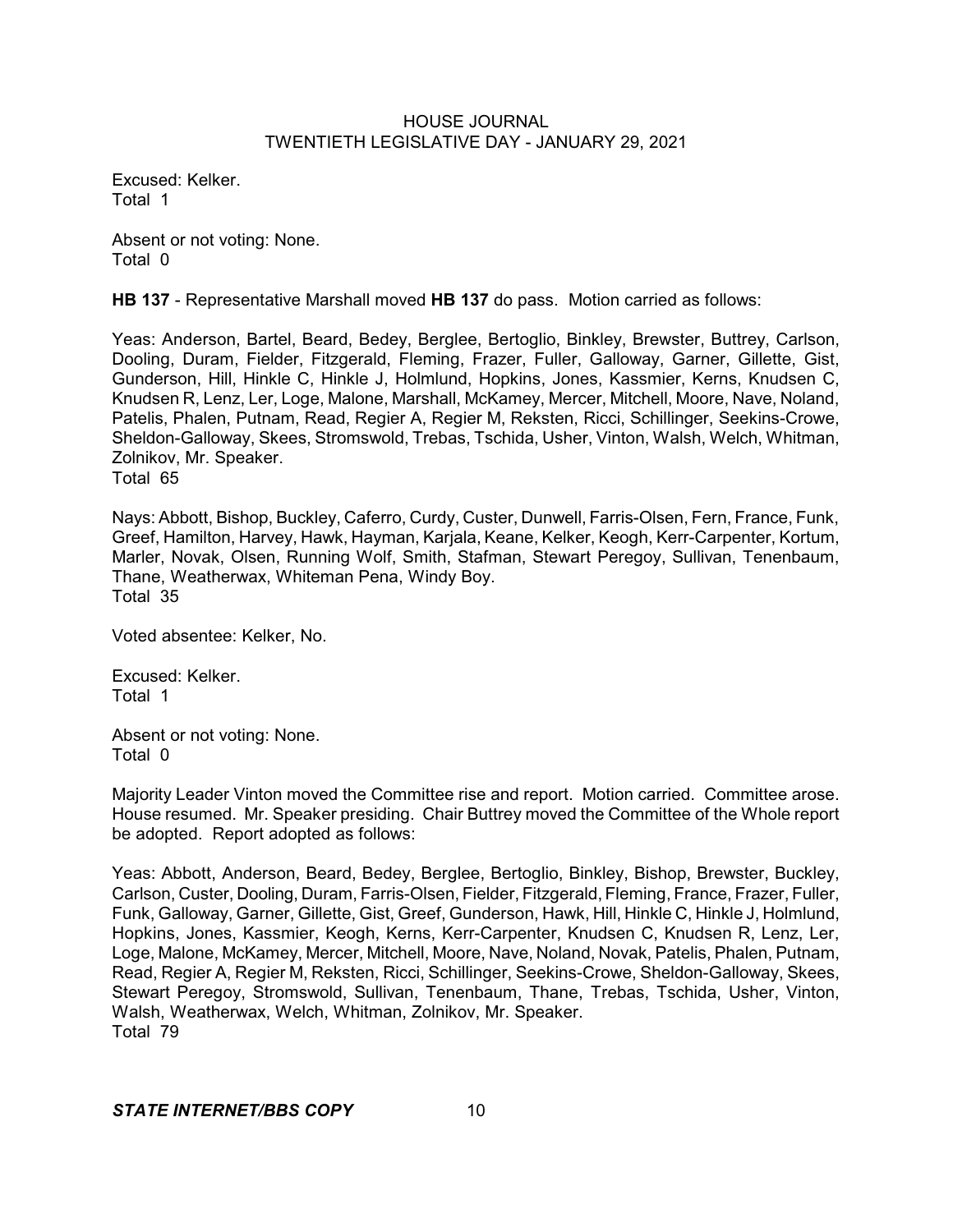Nays: Curdy, Dunwell, Hamilton, Harvey, Hayman, Karjala, Kortum, Olsen, Running Wolf, Smith. Total 10

Voted absentee: None.

Excused: Kelker. Total 1

Absent or not voting: Bartel, Buttrey, Caferro, Fern, Keane, Marler, Marshall, Stafman, Whiteman Pena, Windy Boy. Total 10

# **REPORTS OF STANDING COMMITTEES**

**BUSINESS AND LABOR** (Noland, Chair): 1/29/2021 **HB 130**, introduced bill, be amended as follows:

1. Title, line 5. Following: "LAWS;" Insert: "PROVIDING FOR A CONSTRUCTION MANAGER GENERAL CONTRACTOR CONTRACTING PROCESS;"

2. Page 1, line 10. Strike: "**Alternative project delivery process**" Insert: "**Construction manager general contractor contracting process**"

3. Page 1, line 12. Strike: "alternative project delivery" Insert: "construction manager general contractor contracting"

4. Page 1, line 17. Following: "prospective" Strike: "alternative project delivery"

5. Page 1, line 17 through line 18. Strike: "," on line 17 through "department" on line 18

6. Page 1, line 20. Following: "prospective" Strike: "alternative project delivery"

7. Page 1, line 20 through line 21. Strike: "designing," on line 20 through the first "project" on line 21 Insert: "performing construction management during the preconstruction phase and the construction phase"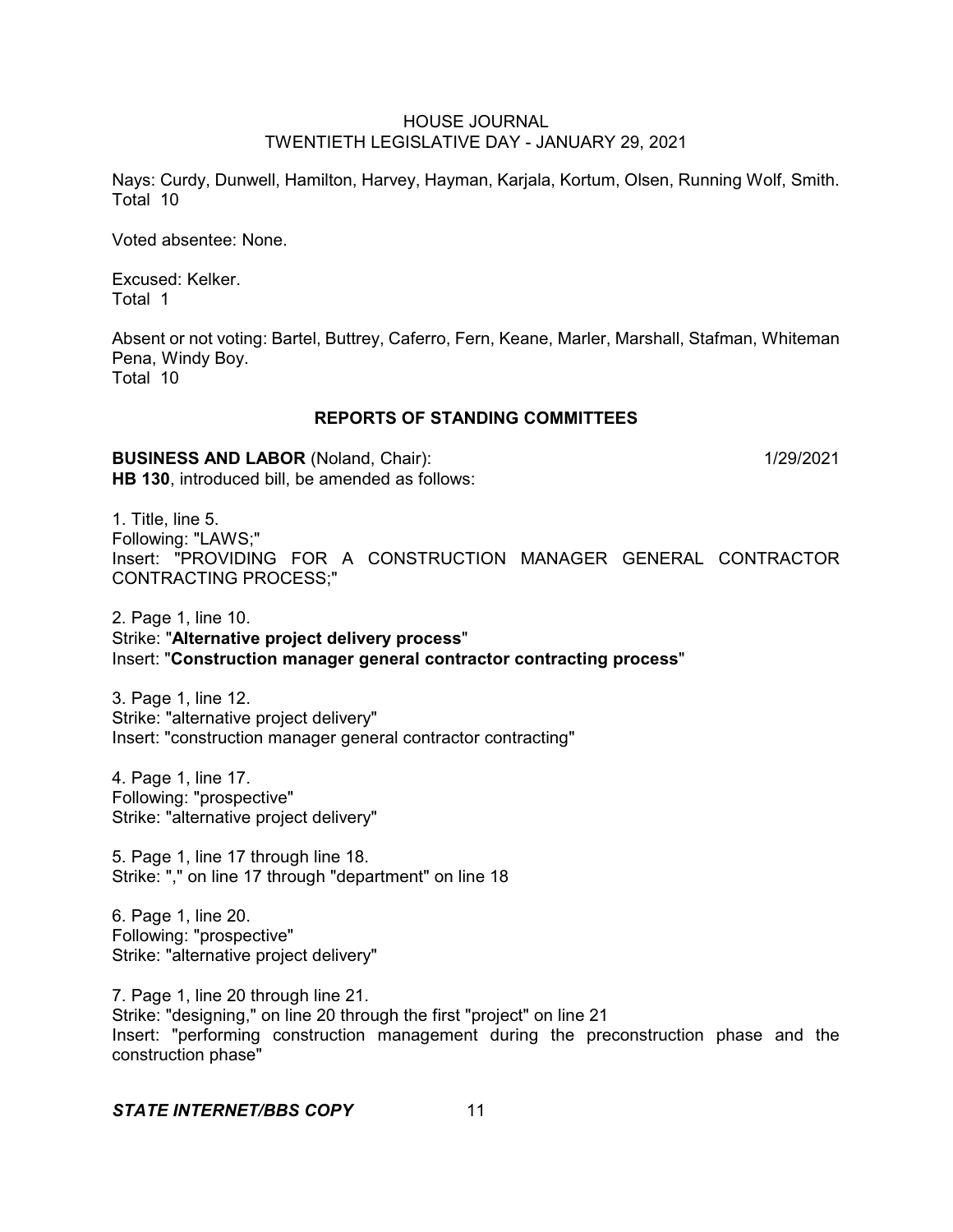8. Page 1, line 21. Following: the second "the" Strike: "alternative"

9. Page 1, line 22. Following: "(4)" Insert: "(a)"

10. Page 1, line 23. Following: the third "the" Strike: "alternative project delivery"

11. Page 1, line 24. Following: "the" Insert: "preconstruction phase"

12. Page 1, line 25. Following: line 24 Insert: "(b) After completion of the preconstruction services contract, the department shall make a written recommendation to the commission regarding award of the construction contract."

13. Page 1, line 25 through line 27. Strike: subsection (5) in its entirety

14. Page 2, line 4 through line 5. Strike: "general" on line 4 through "management" on line 5 Insert: "construction manager general contractor"

15. Page 2, line 12.

Following: line 11

Insert: "(3) "Construction manager general contractor contract" means a contract in which the general contractor, in addition to providing the preconstruction, budgeting, and scheduling services, procures necessary construction services, equipment, supplies, and materials through competitive bidding contracts with subcontractors and suppliers to construct the project." **Renumber:** subsequent subsections

16. Page 2, line 16 through line 19. Strike: subsection (5) in its entirety

17. Page 3, line 11 through line 12. Strike: "general" on line 11 through "management" on line 12 Insert: "construction manager general contractor"

18. Page 3, line 17. Following: line 16 Insert: "(3) "Construction manager general contractor contract" means a contract in which the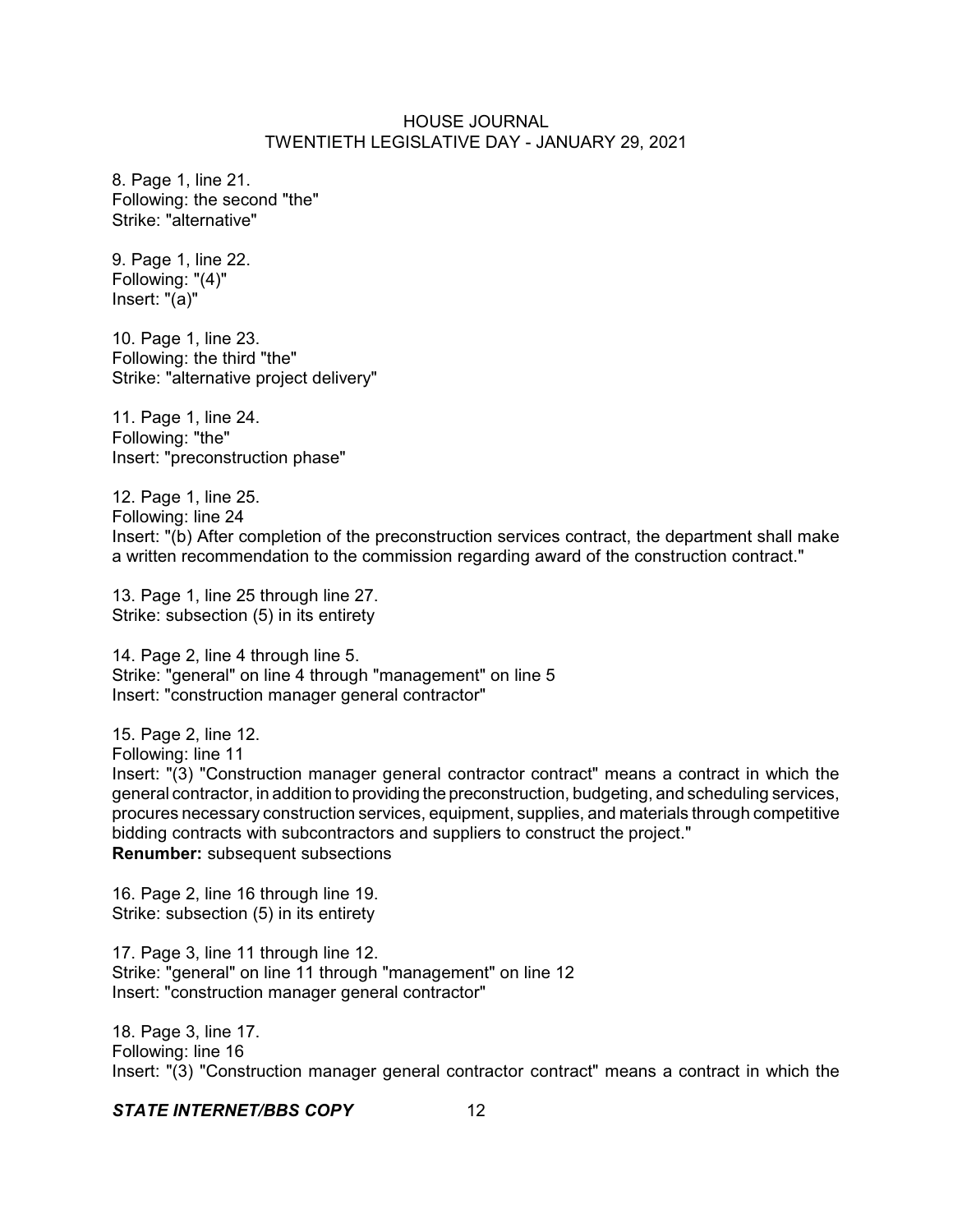general contractor, in addition to providing the preconstruction, budgeting, and scheduling services, procures necessary construction services, equipment, supplies, and materials through competitive bidding contracts with subcontractors and suppliers to construct the project." **Renumber:** subsequent subsections

19. Page 3, line 20 through line 24. Strike: subsection (5) in its entirety

20. Page 7, line 12. Strike: "alternative project delivery" Insert: "construction manager general contractor"

And, as amended, do pass. Report adopted.

**HB 177**, do pass. Report adopted. **HB 180**, do pass. Report adopted. **HB 193**, introduced bill, be amended as follows:

1. Page 1, line 22.

Following: "\$2,500."

Insert: " If the seller of a sports pool or a sports tab game has unsold squares or tabs or the sporting event is canceled, the seller may cancel the sports pool or sports tab game and return the amount wagered to the purchasers or carry the board to a future sporting event."

And, as amended, do pass. Report adopted.

**HB 195**, introduced bill, be amended as follows:

1. Page 2, line 27. Strike: "5" Insert: "7"

2. Page 5, line 13. Strike: "5" Insert: "7"

And, as amended, do pass. Report adopted.

**HB 197**, do pass. Report adopted. **HB 199**, do pass. Report adopted. **HB 210**, introduced bill, be amended as follows:

1. Page 4, line 24. Following: "audiologist" Insert: ","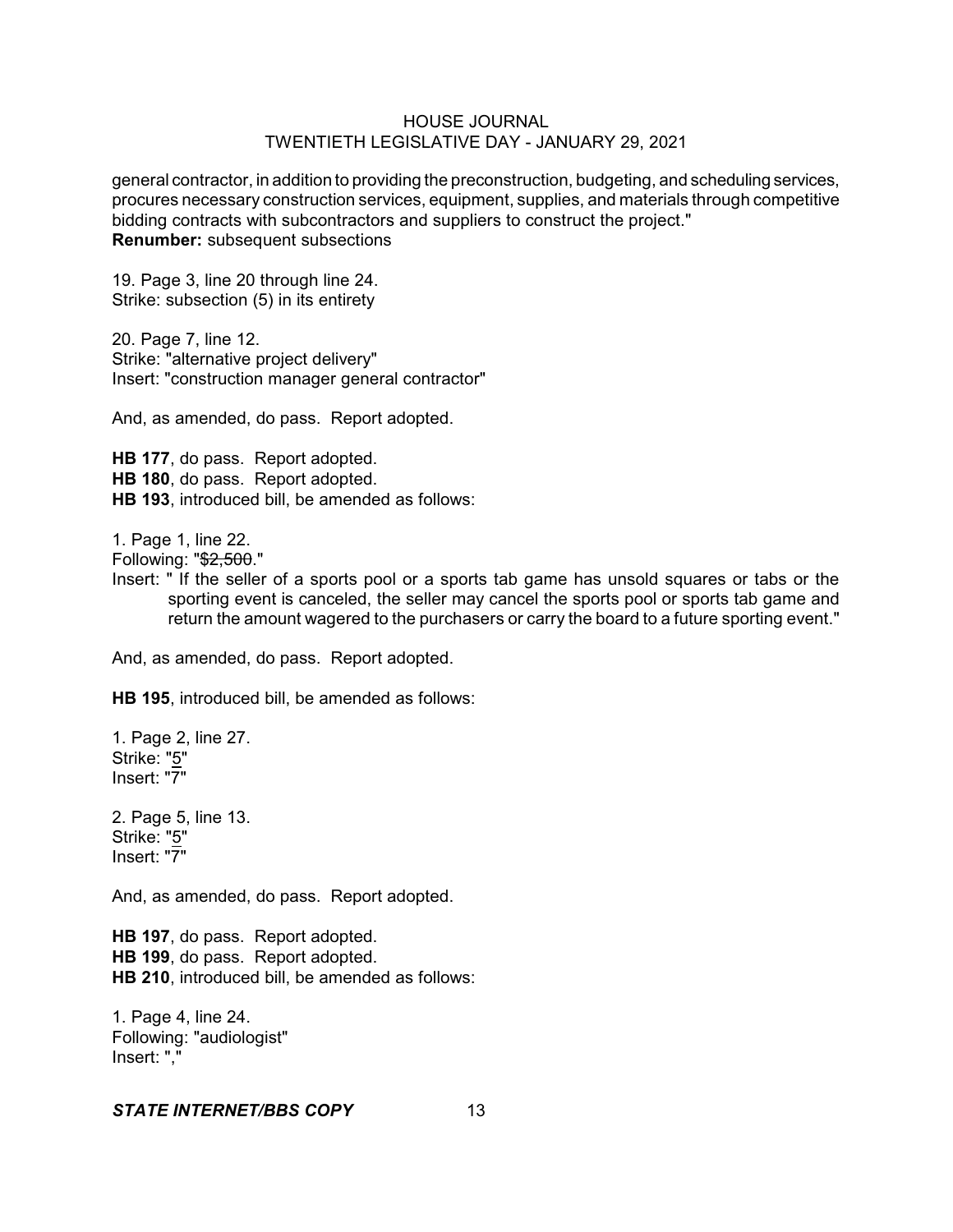Strike: "or" 2. Page 4, line 25. Following: "pathologist" Insert: ", speech-language pathology assistant, or audiology assistant"

3. Page 4, line 27. Following: "audiologist" Insert: "," Strike: "or"

4. Page 4, line 27. Following: "pathologist" Insert: ", speech-language pathology assistant, or audiology assistant"

5. Page 5, line 2. Following: "may" Strike: "not"

6. Page 5, line 3 through line 4.

Strike: ". This" on line 3 through "facilitator." on line 4

Insert: "or provide other services as directed by a speech-language pathologist or audiologist that otherwise comply with board rules for scope of practice by speech-language pathology assistants and audiology assistants."

And, as amended, do pass. Report adopted.

**HB 213**, introduced bill, be amended as follows:

1. Title, line 4. Strike: "WAGES" Insert: "WAGE RATES"

2. Page 1, line 17. Strike: "Apprenticeship wages start" Insert: "An apprenticeship's rate of wages starts"

And, as amended, do pass. Report adopted.

**HB 214**, do pass. Report adopted.

**JUDICIARY** (Usher, Chair): 1/29/2021 **HB 35**, introduced bill, be amended as follows:

1. Title, line 8. Following: "DATE"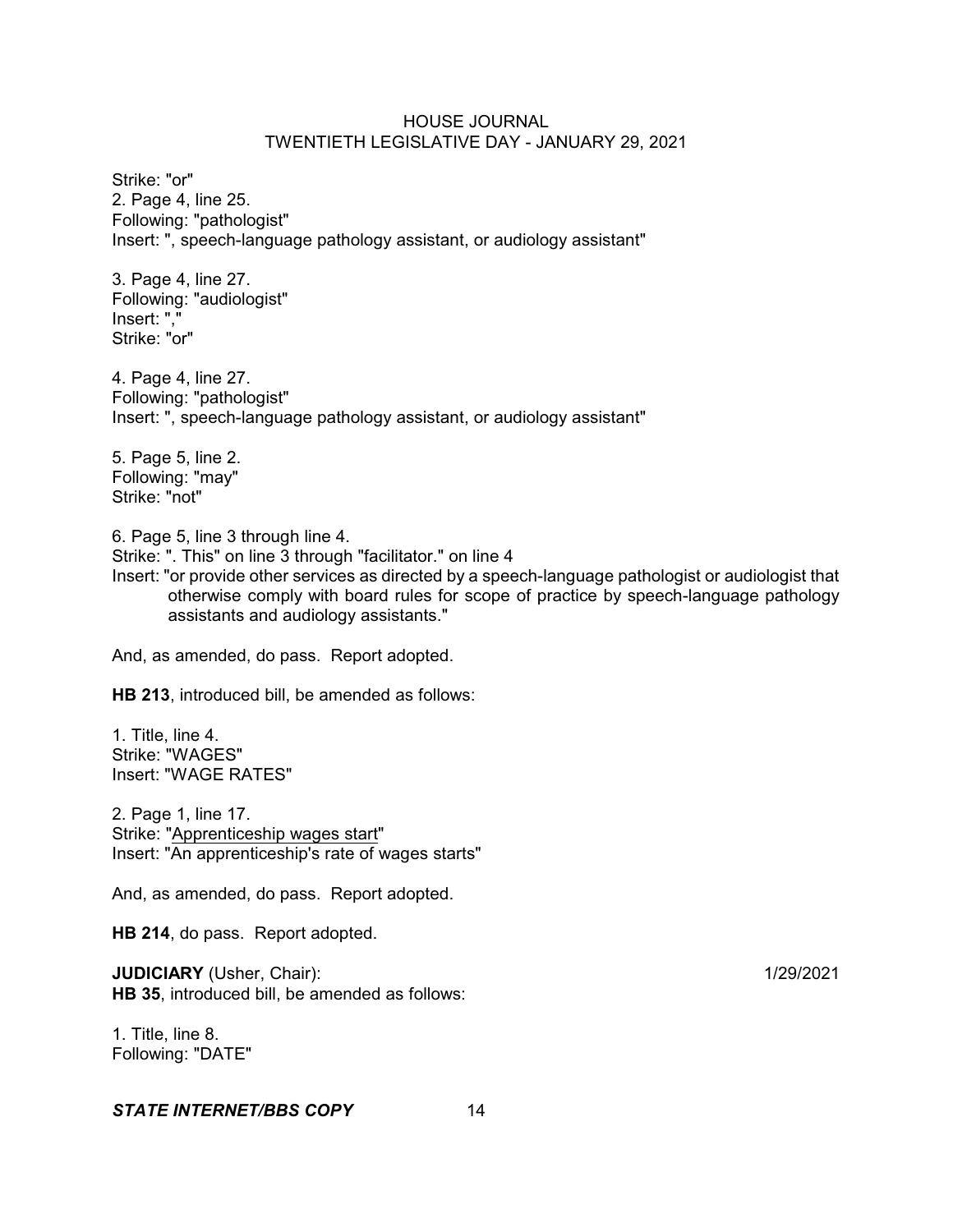Insert: "AND A TERMINATION DATE"

2. Page 3. Following: line 17 Insert: "NEW SECTION. **Section 6. Termination.** [This act] terminates June 30, 2023."

And, as amended, do pass. Report adopted.

**HB 116**, introduced bill, be amended as follows:

1. Title, line 6. Following: "PROPERTY";" Insert: "REVISING WHEN AN OWNER OR OWNER'S AGENT IS IMMUNE FROM CERTAIN ACTIONS;"

2. Page 3, line 10 through line 11. Strike: subsection (5) in its entirety

And, as amended, do pass. Report adopted.

**HB 200**, do pass. Report adopted. **HB 211**, do pass. Report adopted. **HB 215**, do pass. Report adopted. **HB 229**, do pass. Report adopted. **HB 230**, do pass. Report adopted. **HB 234**, introduced bill, be amended as follows:

1. Title, line 5. Following: "LICENSE;" Insert: "REVISING THE OFFICIALS WHO MAY DETERMINE COMPLIANCE;" Following: "...DETERMINE COMPLIANCE; " Insert: "AMENDING SECTION 37-33-406, MCA"

2. Page 1.

Following: line 9

Insert: "**Section 1.** Section 37-33-406, MCA, is amended to read:

"**37-33-406. (Temporary)Massage therapy businesses -- requirements.** (1) A massage therapy business shall conspicuously display on the premises the license of each massage therapist working at the business or, for a mobile practice, make the license readily available.

 $(2)$  (a) The department or a local designee, a local government official having jurisdiction, or a local law enforcement officer may enter a massage therapy business at any time during business hours to determine compliance with subsection (1).